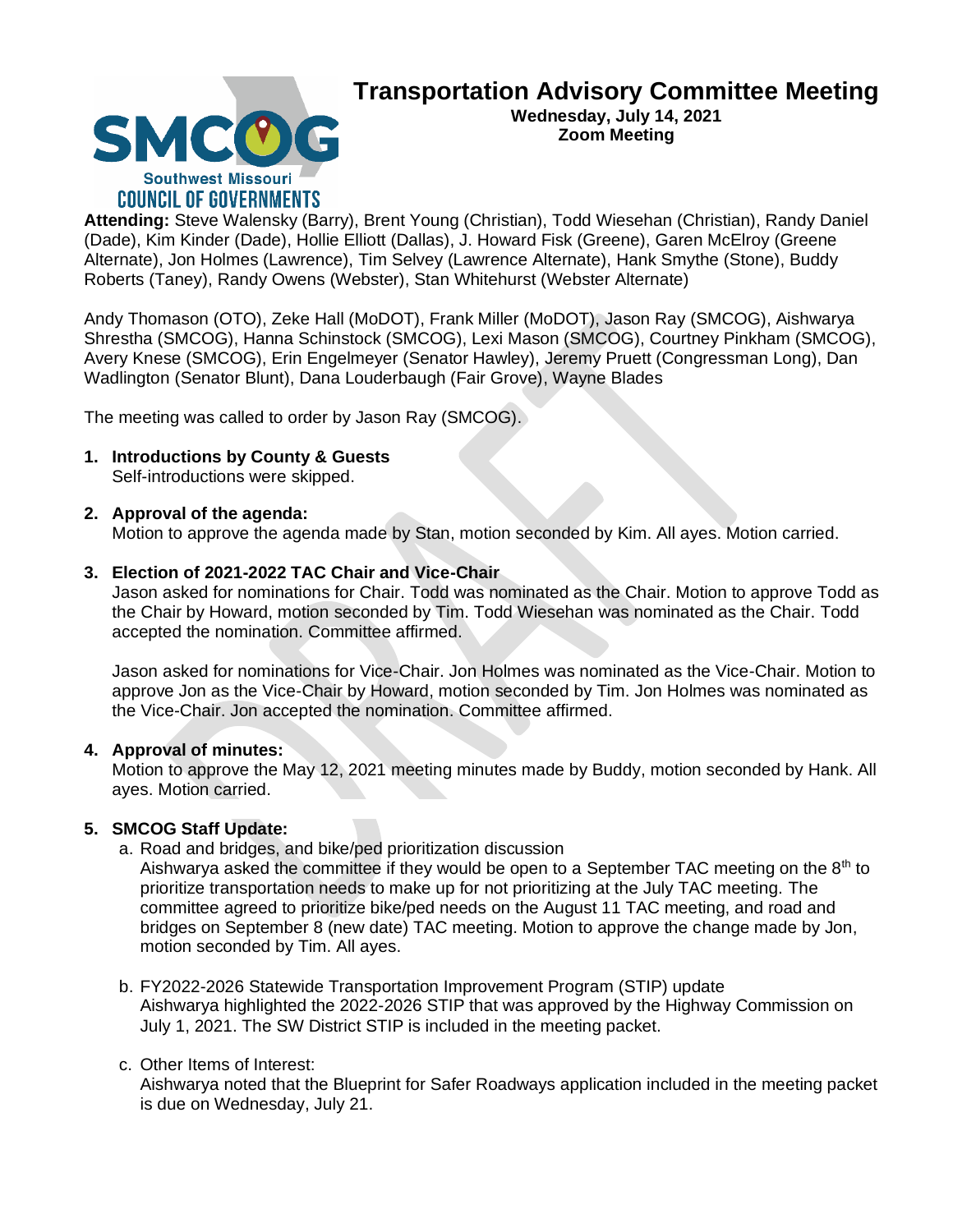Aishwarya highlighted the press release by the Governor's Office of Communications regarding SB 262, which is also included in the meeting packet.

Aishwarya also highlighted the TAC Policy included in the meeting packet for new TAC members.

## **6. MoDOT Update**

Frank mentioned that on SB 262, the Governor is doing a Springfield ceremonial signing on July 15, 2021, at 9:45 a.m. on Republic Road.

Frank highlighted MoDOT's city and county databook that includes the amount of state transportation revenues for cities and counties. This book is published annually and available to all.

Frank mentioned that MoDOT is currently working on their Asset Management Plan update and waiting for the Safety Plan from their consultants. MoDOT is also working on developing their unfunded needs list with a new Tier 3 as well as a multi-modal tier. FY20 prioritization will be used to populate this list. The 2023-2027 STIP process will also be carried out simultaneously with the unfunded needs list process.

Frank highlighted the survey for grade crossings across the state. This is a new plan required by federal law. The survey will be used to gather concerns about grade crossings whether it be safety, emergency response, or traffic congestion.

## **7. MPO Update**

Andy mentioned that OTO is working on their multi-modal needs, trying to get input from bicycle and pedestrian committees, reaching out to transit partners and partners at the Springfield-Branson National Airport to gather information to educate our legislators.

OTO is also working on its transit coordination plan, which is used for the 5310 programs to buy transit vehicles within their region.

Andy mentioned that in their last board meeting, the board chose to fund a few trail projects. Two of the trail projects will be working on extending the Chadwick Flyer Trail into Ozark.

Andy highlighted that they will be kicking off a study on Kansas Expressway/MO 13 interchange at I-44. OTO will be posting an RFQ to bring an engineer on board for the study, and will also be seeking public input soon.

#### **8. Legislative Reports**

Jeremy noted that the infrastructure bill has stalled in Congress.

Dan mentioned the Senate will be voting on the infrastructure bill in a week. Senator Blunt is optimistic about the Senate plan.

#### **9. Other Member Updates & Guest Reports**

Jon mentioned that the City of Aurora handed off their emergency services 911 dispatching to the Larence County Emergency Services who is providing the services to the City.

Jon also mentioned that Aurora's City Council wants to move forward with putting together a plan for the City trails. The new trail would link the city's 2 main parks and would run along diagonally following a major stormwater floodway. The city is working with its engineer to develop the trail. There will be an Open House on July 22, 2021, to discuss the trail and provide an opportunity for the public to see what work has been done and comment on it. Jon opened the invitation to all of the committee members.